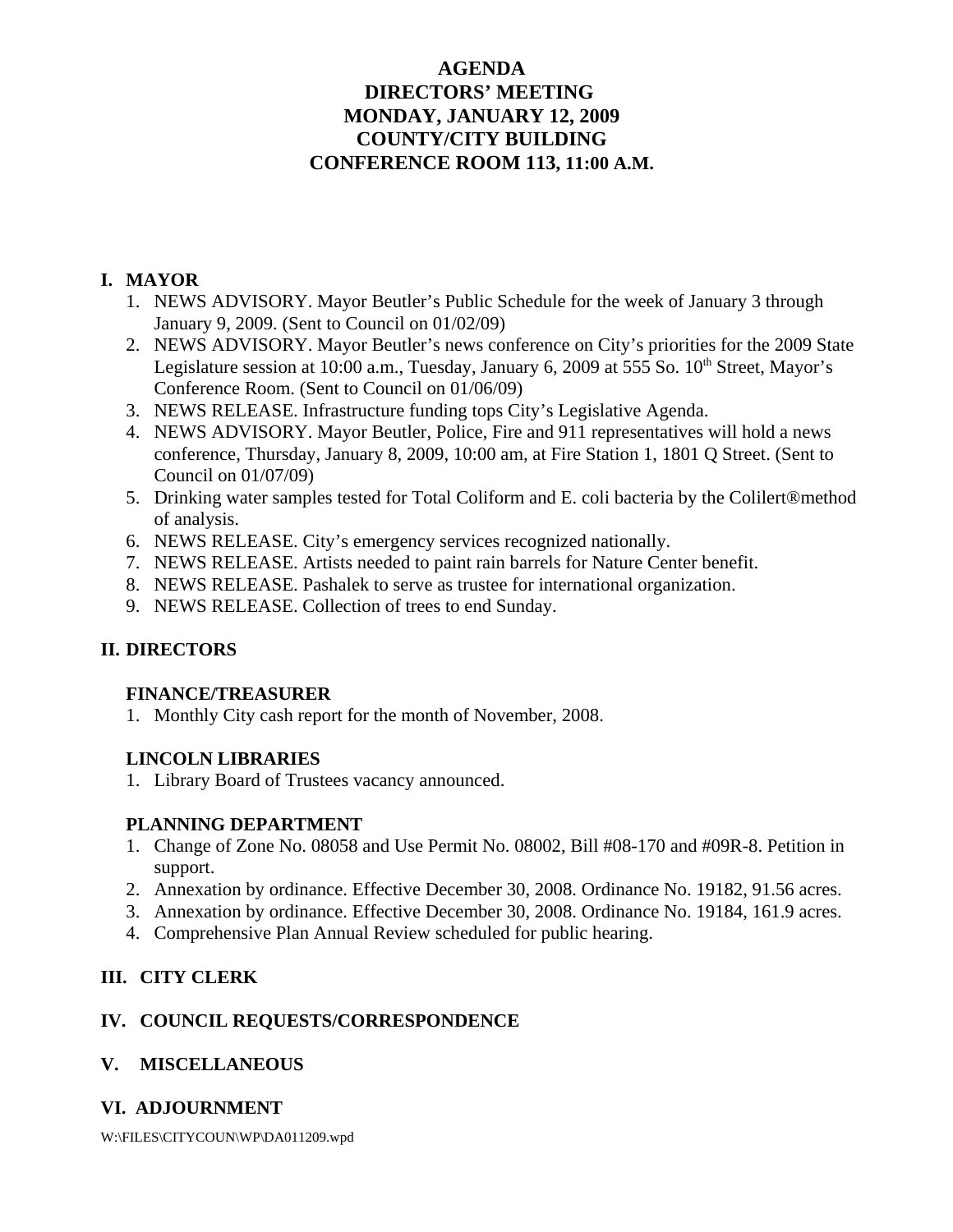# **DIRECTORS' MEETING MINUTES MONDAY, JANUARY 12, 2009 11:00 a.m. COUNTY/CITY BUILDING CONFERENCE ROOM 113**

**Council Members Present:** Robin Eschliman, Chair; Doug Emery, Vice-Chair; Ken Svoboda, Dan Marvin, John Spatz, Jon Camp, Jonathan Cook

**Others Present:** Mayor Chris Beutler, Rick Hoppe, Trish Owen, Lin Quenzer, Mayor's Office; City Clerk Joan Ross; John Hendry, City Attorney; Directors and Department Heads; and Tammy Grammer, City Council Secretary

Ms. Eschliman opened the meeting at 11:25 a.m.

Location Announcement of the Nebraska Open Meetings Act: A Copy of the Nebraska Open Meetings Act is Located on the Wall at the Rear of this Room.

## **I. MAYOR** -

Mayor Chris Beutler proposed to Council a new way of working with this particular meeting that happens on a regular basics. The idea is not having the Directors show up at each and every Directors Meeting that they rotate them each week and give presentations. What they would do is divide up the departments and the divisions into four groups. So, there were basically for the most part three different departments at this meeting on a particular day and then they would make presentations to Council. So, those who were not presenting would not be at the meeting, except if Council let's the Mayor's Office know that they want a particular department to attend the meeting. Rick Hoppe handed out a proposed schedule and went over it with Council. Ms. Eschliman commented they can talk about this at their Organizational Meeting today. *[See Attachment 'A']*

- 1. NEWS ADVISORY RE: Mayor Beutler's Public Schedule Week of January 3 through January 9, 2009 (Forward to Council on 01/02/09). - NO COMMENTS
- 2. NEWS ADVISORY RE: Mayor Beutler's news conference on City's priorities for the 2009 State Legislature session at 10:00 a.m. on 01/06/09 at 555 So.  $10<sup>th</sup>$  Street, Mayor's Conference Room (Forward to Council on 01/06/09). - NO COMMENTS
- 3. NEWS RELEASE RE: Infrastructure Funding Tops City's Legislative Agenda Special Olympics 2010 USA National Games also priority. - NO COMMENTS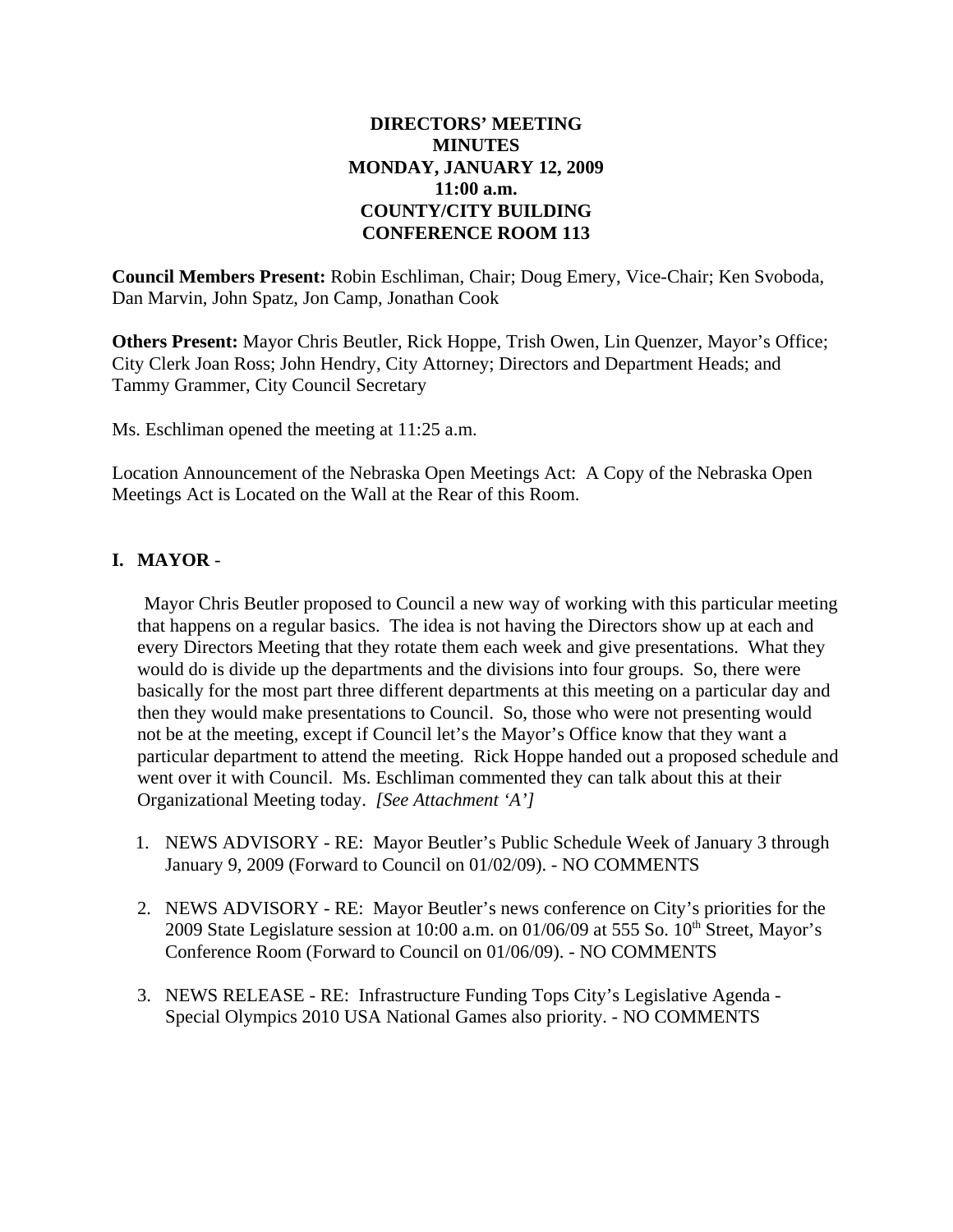- 4. NEWS ADVISORY RE: Mayor Beutler, Police, Fire and 911 representatives will hold a news conference on 01/08/09 at 10:00 am, at Fire Station 1, 1801 "Q" Street (Forward to Council on 01/07/09). - NO COMMENTS
- 5. Drinking water samples tested for Total Coliform and E. coli bacteria by the Colilert®method of analysis. - NO COMMENTS
- 6. NEWS RELEASE RE: City's Emergency Services Recognized Nationally. NO COMMENTS
- 7. NEWS RELEASE RE: Artists Needed To Paint Rain Barrels For Nature Center Benefit. - NO COMMENTS
- 8. NEWS RELEASE RE: Pashalek To Serve As Trustee For International Organization. NO COMMENTS
- 9. NEWS RELEASE RE: Collection Of Trees To End Sunday. NO COMMENTS

## **II. DIRECTORS -**

## **FINANCE/TREASURER -**

1. Monthly City Cash Report for the Month of November 2008. - NO COMMENTS

## **LIBRARIES -**

1. Library Board of Trustees Vacancy Announced. - NO COMMENTS

## **PLANNING -**

- 1. Change of Zone #08058 and Use Permit #08002, Bill #08-170 and #09R-8 Petition in support. - NO COMMENTS
- 2. Annexation by Ordinance Effective: December 30, 2008 Ordinance #19182 91.56 Acres. - NO COMMENTS
- 3. Annexation by Ordinance Effective: December 30, 2008 Ordinance #19184 161.9 Acres. - NO COMMENTS
- 4. Letter from Marvin Krout RE: Comprehensive Plan Annual Review. NO **COMMENTS**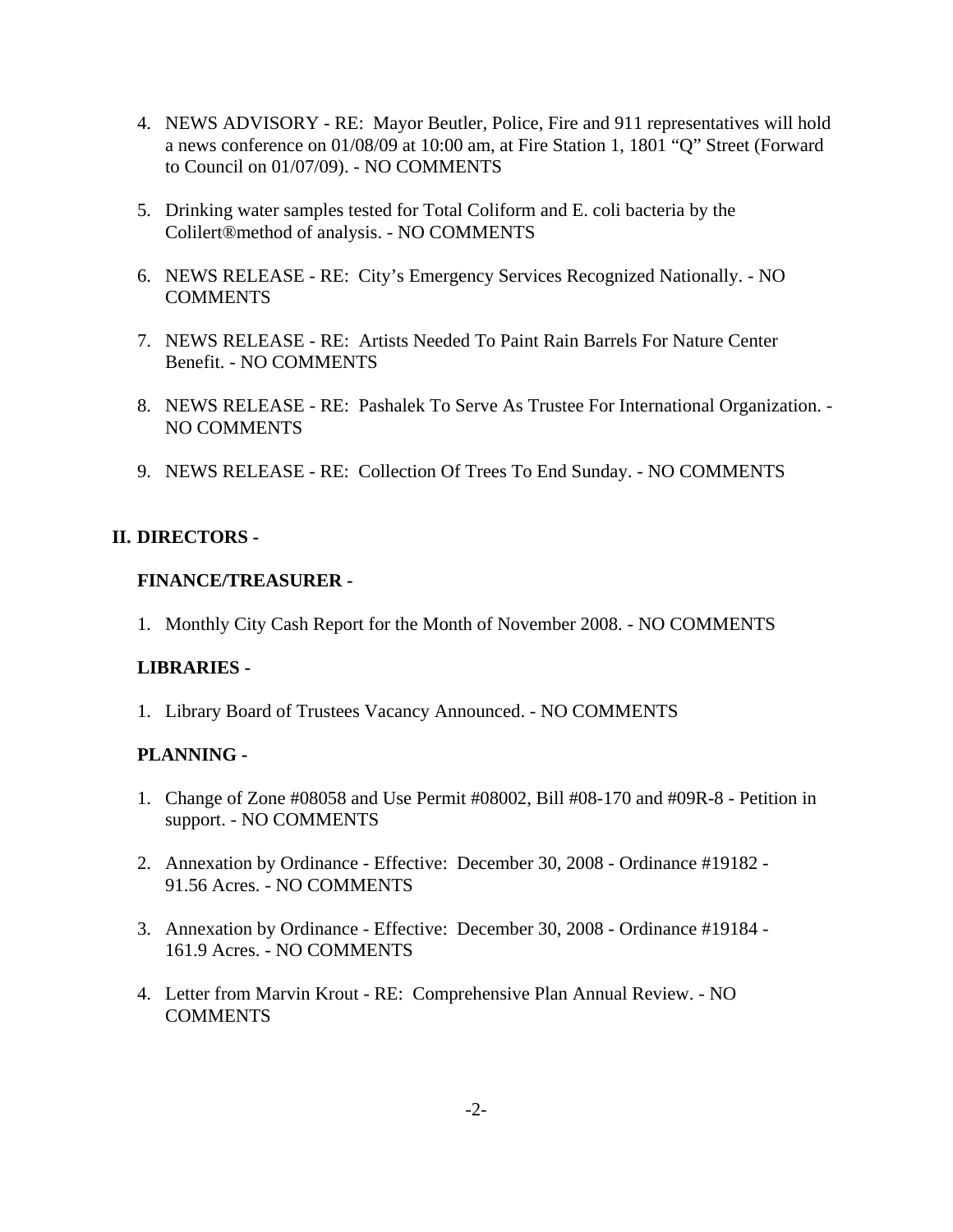#### **III. CITY CLERK -**

City Clerk Joan Ross stated on their Agenda today just a reminder they have the Public Works Department Board of Equalization on paving unit #140. Teresa Meier will be conducting the meeting. She will be conducting their regular meeting.

On the Consent Agenda, Items 17 & 18 will be called together. *[#17, 08-170 Change of Zone 08058 - Application of Brian and Debra Marshall and Earl Visser for a change of zone from R-2 Residential District to R-T Residential Transition District on property generally located at 3333 A Street and 3345 A Street.; and #18, 09R-8, Use Permit 08002 - Appeal of Linda M. Witfoth from the Planning Commission approval of Use Permit 08002 to allow office and residential uses as permitted uses on property located at 3333 A Street and 3345 A Street.]* 

For Item 25 they did not have the agreement at first, it was pending. They received the agreement and was on-line last week. So, this item will be up for public hearing and action today. *[#25, 08R-297, Approving a Cooperative Agreement between the Nebraska Department of Environmental Quality and the City of Lincoln regarding State of Nebraska Grant funding from the Stormwater Management Plan.]*

For Item 26, Mr. Schmidt is not able to attend the meeting today. He would like to speak to Council regarding his claim and have just his claim removed for public hearing on January 26<sup>th</sup>. *[#26, 09R-13, Accepting the report of new and pending claims against the City and approving disposition of claims set forth for the period of December 1 - 31, 2008.]*

For Item 27, they have a Motion-To-Amend #1 which she just handed out to Council and is on-line. *[27, 09R-2, Approving a Contract between the City and Western Pathology Consultants, Inc. involving the expenditure of money from appropriations of more than one year for drug and alcohol testing services for the period of January 1, 2009 through December 31, 2011.]*

#### **IV. COUNCIL REQUESTS/CORRESPONDENCE -**

#### **JON CAMP -**

Mr. Camp stated he would like to speak with Marvin Krout (Planning Director) after the Directors' Meeting today.

#### **JONATHAN COOK -** No Comments

#### **DOUG EMERY -** No Comments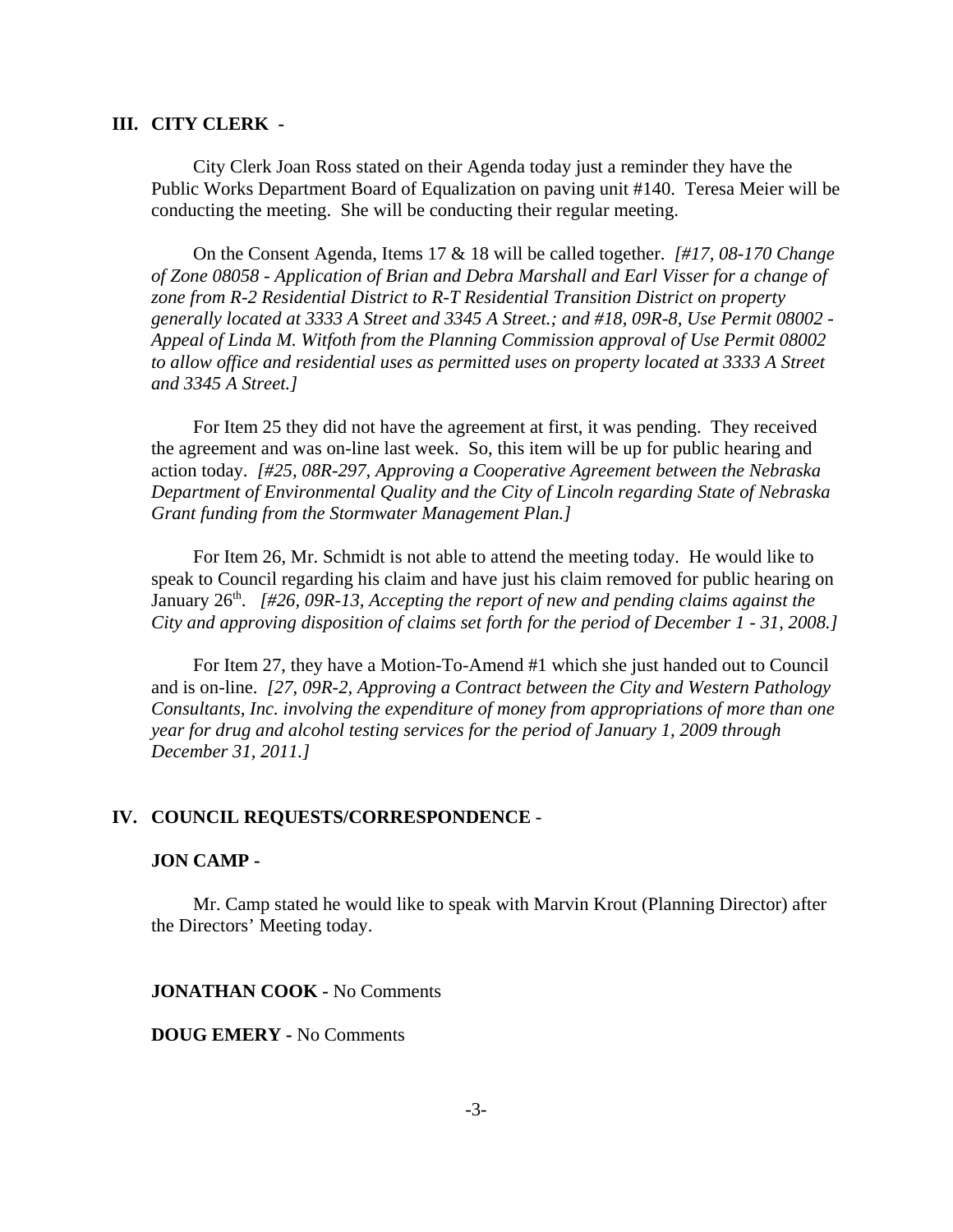### **ROBIN ESCHLIMAN -**

Ms. Eschliman mentioned she has a couple of things for Ken Smith (Urban Development). One is about the parking meters and an article about a transportation authority involving a bus system that actually did not help it.

### **DAN MARVIN -** No Comments

#### **JOHN SPATZ -**

Mr. Spatz stated he would like to speak with Marvin Krout (Planning Director) after the Directors' Meeting today.

**KEN SVOBODA -** No Comments

#### **V. MISCELLANEOUS -** None

### **VI. MEETING ADJOURNED** - Approximately at 11:52 a.m.

dm011209/tjg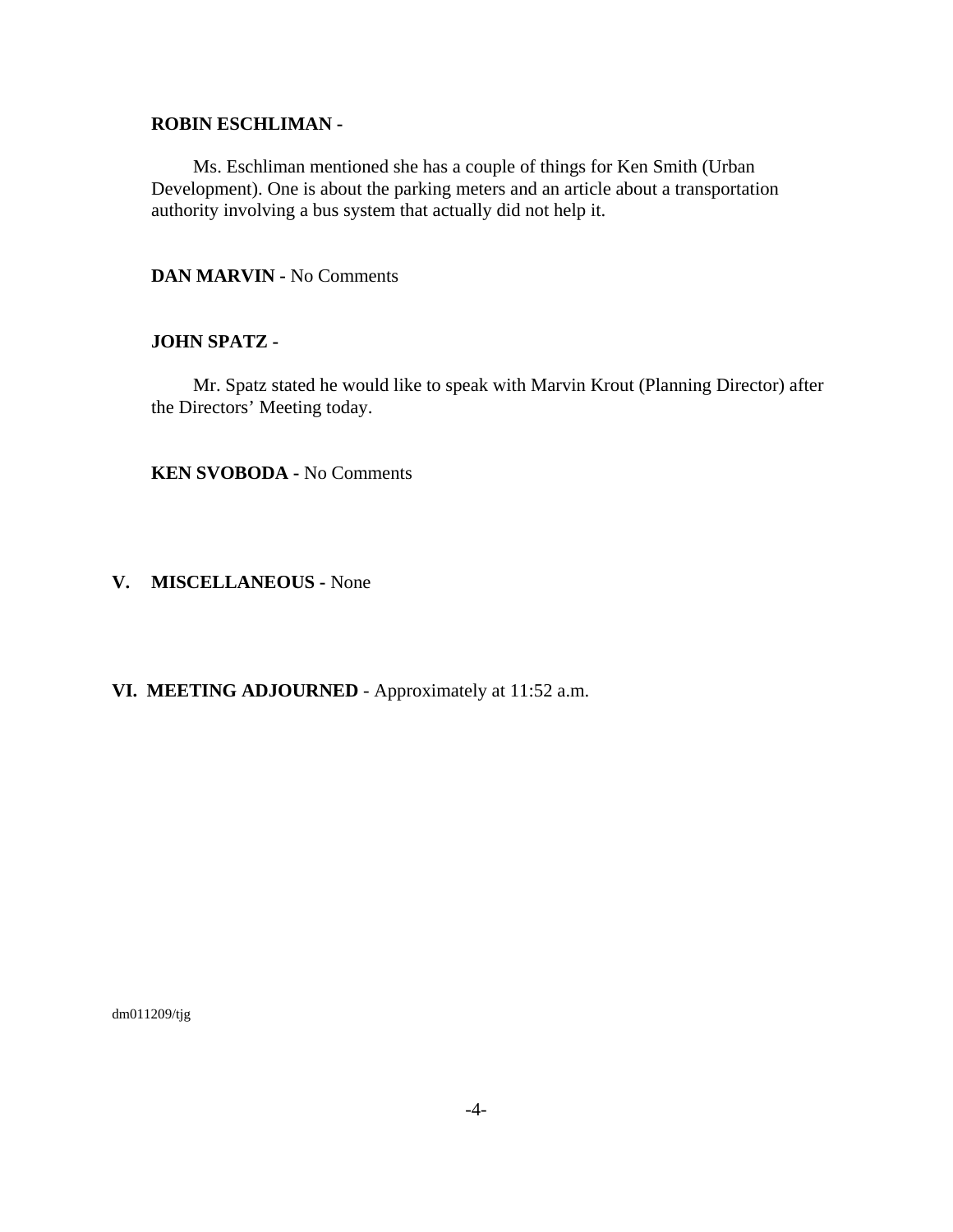

| Day    | <b>Month</b> | Date             | <b>Presenters</b>                           | <b>Attendees</b>                                                      | <b>Topic</b>                                              |
|--------|--------------|------------------|---------------------------------------------|-----------------------------------------------------------------------|-----------------------------------------------------------|
| Monday | January      | 12 <sub>th</sub> |                                             | All Departments                                                       | City Council Introduction to New Meetings                 |
| Monday | January      | 19th             |                                             |                                                                       | NO COUNCIL                                                |
| Monday | January      | 26th             | All Departments                             | All Departments                                                       | Pre-Council on outcomes, indicators, and<br>programs 3 PM |
| Monday | February     | 2nd              | Police, Fire, 911                           | Police, Fire, 911                                                     | Challenges for 2009-10 (Objectives 2009-10)               |
| Monday | February     | 9th              | Aging, Health,<br>Library                   | Aging, Health,<br>Library                                             | Challenges for 2009-10 (Objectives 2009-10)               |
| Monday | February     | 16th             | NO COUNCIL                                  | NO COUNCIL                                                            | NO COUNCIL                                                |
| Monday | February     | 23rd             | NIGHT MEETING                               | NIGHT MEETING                                                         | NIGHT MEETING                                             |
| Monday | March        | 2nd              | Parks, Planning,<br>Urban Development       | Parks, Planning,<br>Urban Development                                 | Challenges for 2009-10 (Objectives 2009-10)               |
| Monday | March        | 9th              | Building & Safety,<br>Public Works, CIC     | Building & Safety,<br>Public Works, CIC                               | Challenges for 2009-10 (Objectives 2009-10)               |
| Monday | March        | 16 <sub>th</sub> | Finance, Law,<br>Personnel, Human<br>Rights | Finance, Law,<br>Personnel, Human<br>Rights                           | Challenges for 2009-10 (Objectives 2009-10)               |
| Monday | March        | 23rd             | TBD                                         | Police, Fire, 911,<br>Law                                             | <b>TBD</b>                                                |
| Monday | March        | 30th             | NIGHT MEETING                               | NIGHT MEETING                                                         | NIGHT MEETING                                             |
| Monday | April        | 6th              | <b>TBD</b>                                  | Aging, Health,<br>Library, Parks                                      | <b>TBD</b>                                                |
| Monday | April        | 13 <sub>th</sub> | <b>TBD</b>                                  | Building & Safety,<br>Planning, Public<br>Works, Urban<br>Development | TBD                                                       |

 $\sigma_{\rm H} = \sigma_{\rm eff}$ 

 $\bar{R}$ 

 $\mathcal{L}$